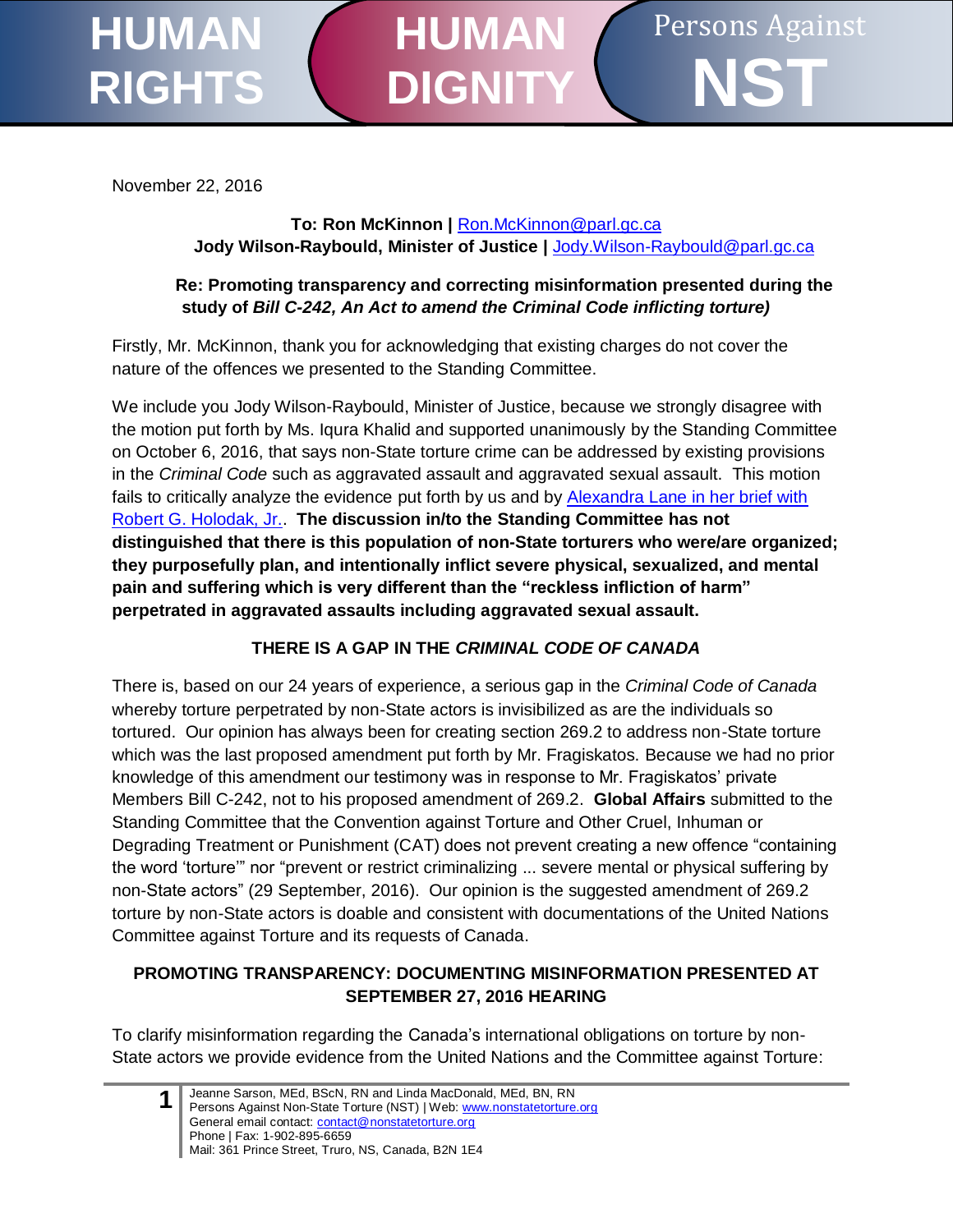- **1.** 1994-1995: With [1994/45. Question of integrating the rights of women into human right](http://www.un.org/womenwatch/daw/vaw/v-hrc.htm)  [mechanisms of the United Nations and the elimination of violence against women](http://www.un.org/womenwatch/daw/vaw/v-hrc.htm) starts the global recognition that women are human beings with human rights equal to men and that women, including girls of all ages, suffer extensive forms of violence 'simply' because they were/are women or girls.
- **2.** 2008: [Human Rights Council resolution 8/8](http://ap.ohchr.org/Documents/E/HRC/resolutions/A_HRC_RES_8_8.pdf) on the CAT called for the Special Rapporteur and States parties—on Canada—to integrate a gender perspective into their work with attention given to violence against women that manifest as torture, noting torture perpetrated by non-State actors (18 June 2008, paras. 3(e), 6,(j)).
- **3.** 2010: General Assembly resolution 65/205, called upon all States—on Canada--to adopt a gender-sensitive framework in relation to the CAT, that all acts of torture be specifically criminalized "under domestic law", and encouraged the Special Rapporteur to include in reports information about children and gender-based manifestations of torture when recommending proposals on prevention and investigation, (Adopted 21 December 2010, A/RES/65/205, paras. 10, 26, 30).
- **4.** 2012: Canada ignores the gendered evolution of the application of the CAT and informs the Committee against Torture "it should refrain from asking questions that fall more squarely within other treaty bodies mandates, such as general issues relating to violence against women" (CAT/C/SR.1076, May 23, 2012). In response, Ms. Belmir, Committee expert stated, "In fact, the Committee was duty-bound to address any issue involving the possibility of a risk of torture" (para. 30). Ms. Gaer, also a Committee expert, said she was disappointed in Canada's remarks that the Committee not deal with gender-based torture (para. 35). Ms. Sveaass, Committee expert, asked if Canada would amend its *Criminal Code* to include torture perpetrated by non-State actors as a lack of specific legislation could result in incomplete investigations (para. 38).
- **5.** 2012: Committee against Torture recommends Canada "incorporate all the provisions of the Convention into Canadian law in order to allow persons to invoke it directly in courts .... other than through domestic legal instruments" (art. 2, para. 8); reminding Canada that it "bears responsibility and its officials should be considered as authors, complicit or otherwise responsible under the Convention for consenting to or acquiescing in acts of torture ... by non-State officials or private actors (arts. 2, 12, 13 and 16, CAT/C/CAN/CO/6, 25 June, 2012, para. 20).
- **6.** 2017: Canada is to give its country report to the Committee against Torture; the Committee has asked Canada to:

Please indicate which actions and measures have been taken to strengthen ... [Canada's] efforts to exercise due diligence to intervene to stop and sanction acts of torture ... committed by non-State officials or private actors, and to provide remedies to victims (CAT/C/CAN/QPR/7, para. 31).

**International obligations** put forth by the Department of Justice are not those of the Committee against Torture. These appear to be a-made-in-Canada perspective. As to holding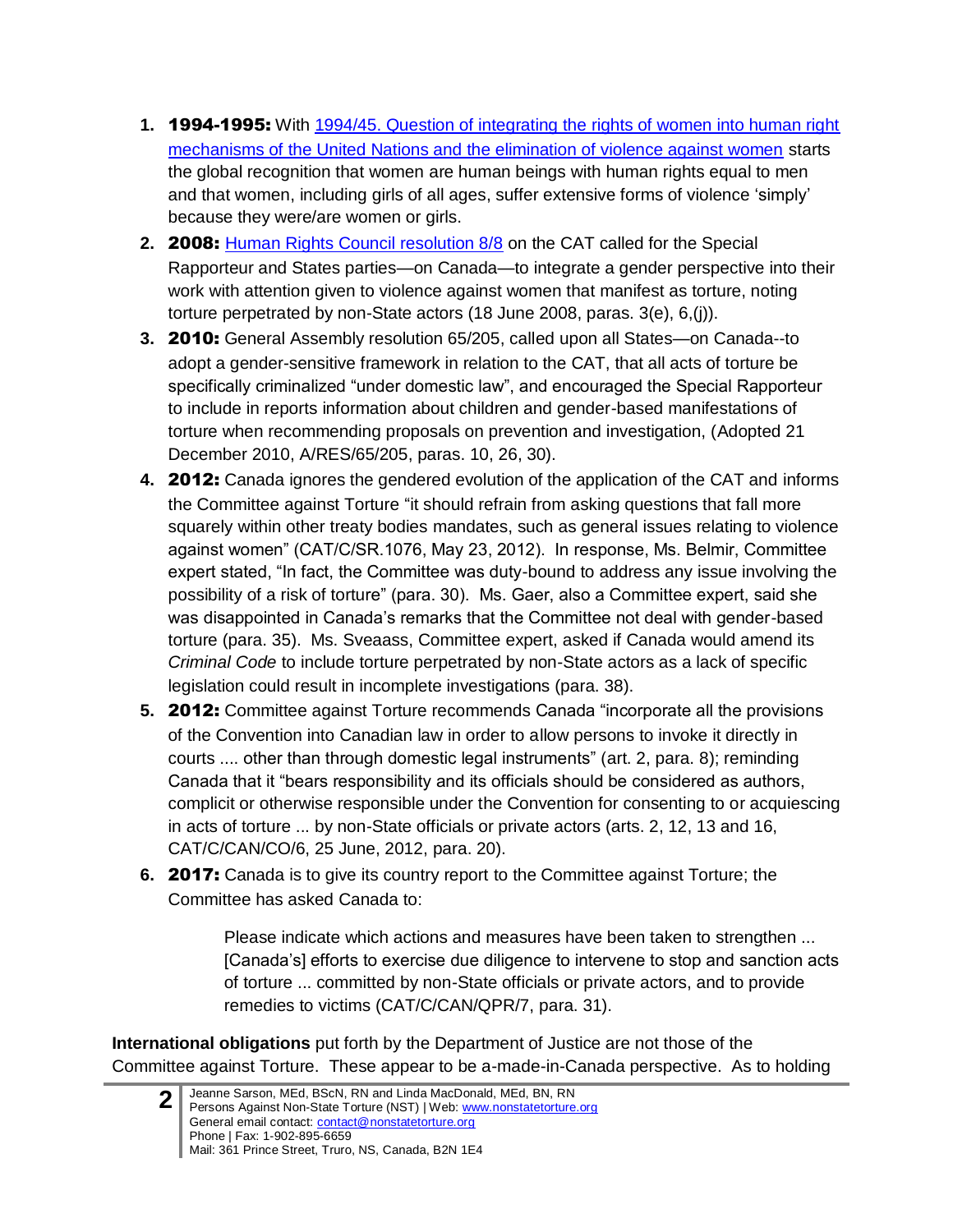other States parties "feet to the fire", there are many examples of governments or states within a country that have laws on torture that are not specific to State actors, for example:

- i. Rwanda Penal Code refers to various sections on torture including for rape, sexual torture, forced prostitution, article 177 on torture refers to any person who inflicts torture on another person, article 187 refers to sexual torture
- ii. France's Penal Code has numerous sections with references to "torture"
- iii. Belgium has both State and non-State law which has been used twice, which both times involved non-State torture of women
- iv. Bulgaria's law, section 11 Crimes Against Youth refers to torture
- v. Germany's section 225 refers to the crime of torture perpetrated by persons in a position of trust
- vi. Malta in section 54 refers to torture, sadism, brutality in pornography of a minor under 9 years of age
- vii. Romania, article 111 and 117 refers to torture by State and non-State
- viii. Slovenia, article 192 neglect and maltreatment of a child (2) mentions torture
- ix. Spain has various articles on torture
- x. Alabama, USA, its Criminal Code has these sections: Section 13A-6-65.1: sexual torture and Section 26-15-3: torture, willful abuse, etc., of child under 18.
- xi. California, USA, its Penal Code has section 206 torture.
- xii. Michigan, USA, its Penal Code has section 750.85 torture
- xiii. Queensland, Australia, its Criminal Code has section 320A torture

**Discriminatory inequality** occurs when there is a governmental failure to support the human and legal right of all citizens not to be subjected to torture. By maintaining that it is an exclusive human and legal right only for persons who are tortured by the State actors to seek justice for the torture suffered ignores the requests of the United Nations Committee against Torture.

**Denunciatory** means to have the ability to denounce the torturer and for society to hear the tortured person's telling, this helps uphold the credibility and reliability of persons so tortured versus being told they have been assaulted. Denunciatory means to accuse someone publically for something that is very bad or evil—torture is an evil act regardless of who the torturer is. Its importance is voiced by Alexandra in her [Victim Impact Statement.](http://www.parl.gc.ca/Content/HOC/Committee/421/JUST/Brief/BR8486871/br-external/LaneAlexandra-2016-10-15-e.pdf) The United Nations Committee against Torture is asking Canada to provide a person the opportunity to invoke the CAT in Canadian courts.

**Canada: torture statistics and the sexualization of non-State torture.** Statistics on torture victimization are requested of States parties—of Canada—according to General Assembly resolution 65/205 (A/RES/65/205), and the Committee against Torture that include a gendered perspective and that of children, both State and non-State. Without a law that distinctly names non-State torture it remains invisible or sexualized as in this information obtained from Stats Canada:

**<sup>3</sup>**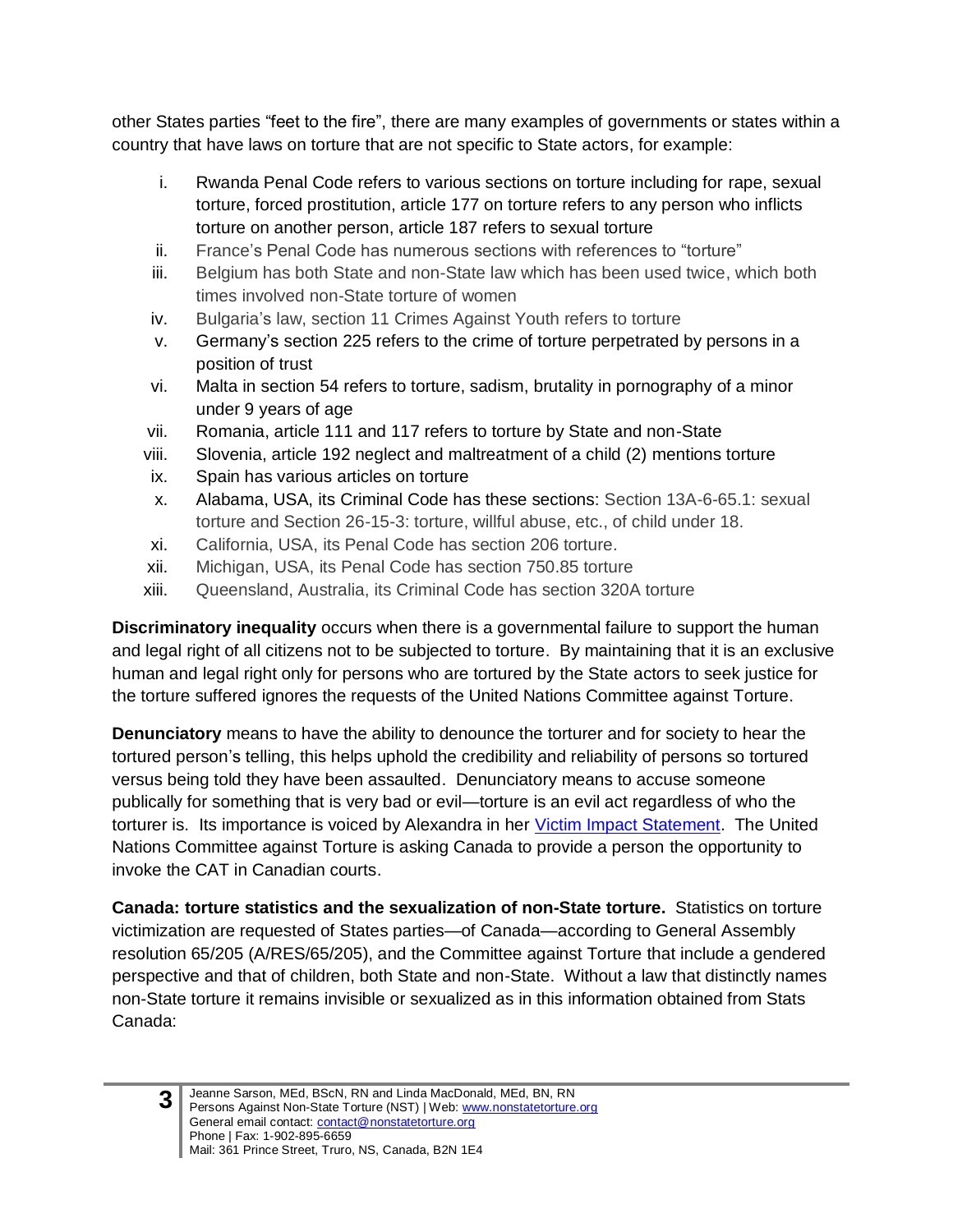If the state is not involved, it is just **regular torture** between two individuals and called non-state actor torture. This is usually charged instead as assault (level 2 or 3) with intent, and the torture element often comes out at the trial stage (re: motive) and believe it or not there are all kinds of implications and exceptions for S&M (re: consent to torture)" (bolding added). (email communication, July 27, 2009)

**France and the Committee against Torture.** When presenting at the International Institute for the Sociology of Law, in May 2016, in Onati, Spain, a lawyer from France explained that France had incorporated "torture" into their *Penal Code* before they had included its definition. This has been corrected and "torture" is found in various places within their *Penal Code* including torture perpetrated by non-State actors.

# **OBJECTIONS AND MISINFORMATION THAT OCCURRED SEPTEMBER 29, 2016**

We refer now to objections and misinformation that occurred September 29, 2016, in the discussions with Mr. Michael Spratt. These are:

**1. No prevention strategy is initiated for non-State torture crimes when this is misnamed an aggravated assault.** We presented to the Standing Committee evidence of organized family-based non-State torture victimization that perpetrators do intentionally and purposefully. This is illustrated in [our brief.](http://www.parl.gc.ca/Content/HOC/Committee/421/JUST/Brief/BR8333085/br-external/SarsonJeanne-e.pdf) We presented that a child born into such a family unit can suffer over 23,000 torture rapes for years (pp. 8-9). Also, we presented that the Canadian Centre for Child Protection had evidence of the sexualized torture of children from infancy to age eight predominately perpetrated by parents and their friends who intentionally torture and intentionally place online images of their perpetration. The Centre works on prevention and protection of crime which is part of the federal mandate under Public Safety. This evidence is negated by the Committee's motion. In the brief submitted by Alexandra [Lane and Robert G. Holodak,](http://www.parl.gc.ca/Content/HOC/Committee/421/JUST/Brief/BR8406577/br-external/LaneAlexandra-e.pdf)  [Jr.,](http://www.parl.gc.ca/Content/HOC/Committee/421/JUST/Brief/BR8406577/br-external/LaneAlexandra-e.pdf) Alexandra describes organized family-based non-State torturers, clearly detailing their torture acts including intentionality and purposefulness. Prevention will only occur if non-State torture is criminally named.

# 2. **Consequences of not naming non-State torture as a specific crime means:**

- a) **A failure to promote** Canada's capability of taking measures to protect persons—children and adults—subjected to such an organized and intentional crime.
- b) **Lawyers** can make uninformed and harmful decisions if there is not a specific law on non-State torture. A woman who disclosed to a Victim's Compensation Board was told by the two lawyers hearing her case that they did not believe such crimes are perpetrated in Canada; she was disbelieved.
- c) **Police investigators** cannot effectively investigate unless they are aware of the patterns and tactics of perpetrators. We know this because when presenting to the Nova Scotia Chiefs of Police Association and in our professional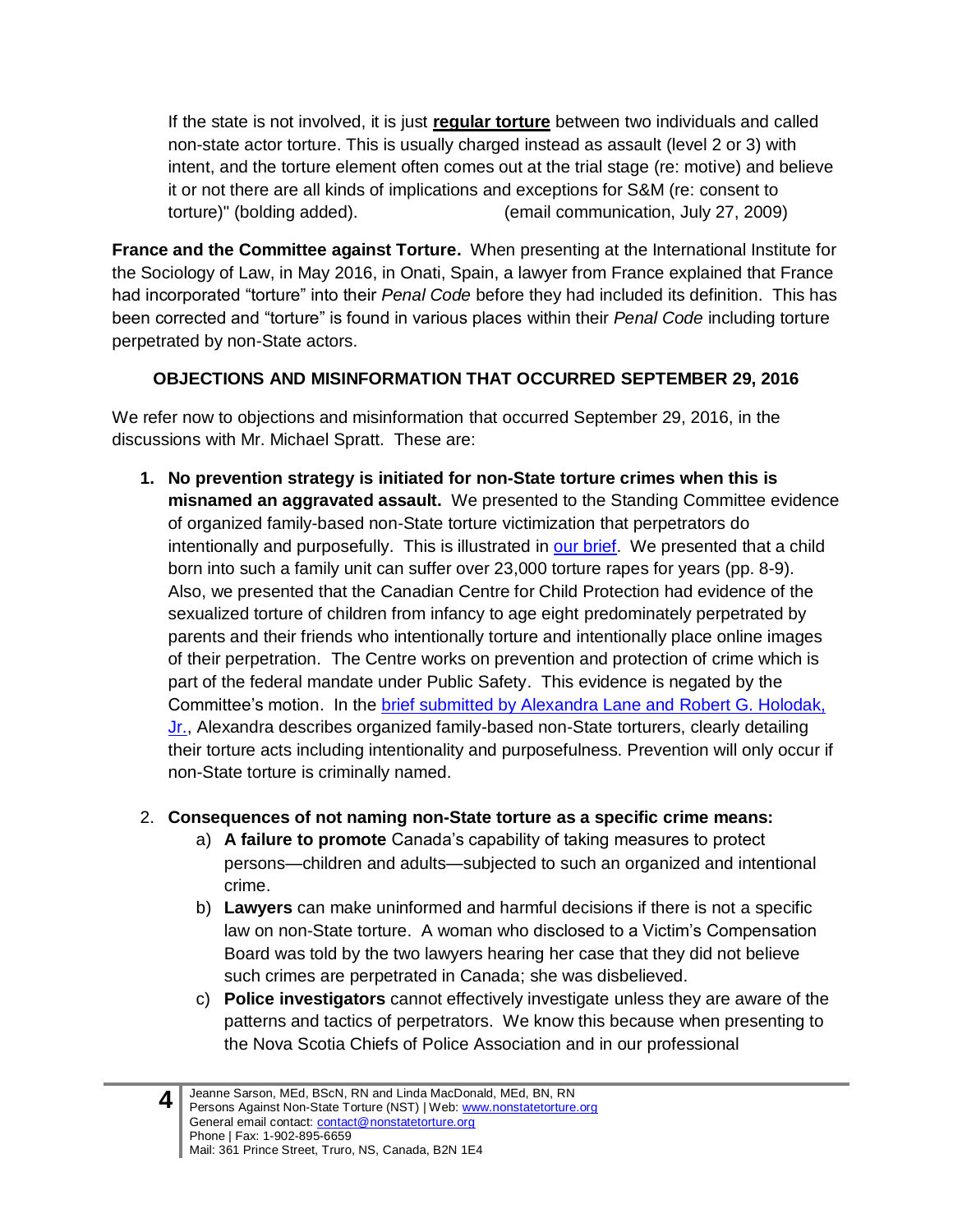communication with policemen, even with 30 years of experience, they tell us they had no knowledge of the crime of non-State torture we reveal to them.

- d) **A knowledge gap occurs**, for example, in child protection workers when non-State torture crimes are misnamed. We know when speaking with social workers they did not believe that children were tortured and did not know that a little girl who was torture raped would bleed, as in the example we provided in our oral testimony. Consequently children are not believed or protected.
- 3. **Factual evidence shows that the statement that a law on non-State torture would not be used much is not sound because:** 
	- a) Evidence from the Canadian Centre for Child Protection reveals increasing crime scene pedophilic pornographic images involving torture thus a non-State torture amendment to the *Criminal Code* suggests this would be used more than section 269.1 on State torture. As to the question about State torture convictions, 269.1 was used against Canadian military State actors who tortured a teen to death.
	- b) Failure to respect such evidence we forwarded a brief to Ministers Ralph Goodale, Jody Wilson-Raybould, and Patricia Hajdu entitled, [There is no Public](http://nonstatetorture.org/files/6914/7887/9363/Nopublicsafetychildren.pdf)  [Safety for Children when their Torture by Non-State Actors is Legally Unnamed,](http://nonstatetorture.org/files/6914/7887/9363/Nopublicsafetychildren.pdf)  [Invisibilizing Them as Persons in Specific Need for such Protection.](http://nonstatetorture.org/files/6914/7887/9363/Nopublicsafetychildren.pdf) This addresses the definition of torture and how the definition of intent, purpose, and severe pain and suffering, physical or mental, exists in non-State equally as in State inflicted torture.
- 4. **Absolutely incorrect and an enormous failure of truth is perpetuated in the statement that says a person who is being tortured will know that a law has been broken.** This statement is discriminatory, demeaning victimized children and adults who have been subjected to non-State torture since childhood because:
	- a) As Alexandra Lane said in her [Victim Impact Statement](http://www.parl.gc.ca/Content/HOC/Committee/421/JUST/Brief/BR8486871/br-external/LaneAlexandra-2016-10-15-e.pdf) and in the brief by [her](http://www.parl.gc.ca/Content/HOC/Committee/421/JUST/Brief/BR8406577/br-external/LaneAlexandra-e.pdf)  [and Robert G. Holodak, Jr.,](http://www.parl.gc.ca/Content/HOC/Committee/421/JUST/Brief/BR8406577/br-external/LaneAlexandra-e.pdf) she did not know that the non-State torture she was suffering and being trafficked to a group or ring of non-State torturers was wrong, that she was being victimized. Such early childhood victimization is generally normalized as relational. It is also general knowledge that bonding is essential for infant survival. This includes that preverbal infants and toddlers for example have no alternative but to bond to the torturer who often is her parent(s).
	- b) Our 24 years of non-State torture victimization work has educated us that if an infant is born into such family units they are conditioned to normalize non-State torture in relationships and the psychological torture includes being forced to believe they are "special", that their torture is an expression of "love", and for girls that it makes them "a women". Conversely that they are "worthless" and "useless".
	- c) It is general professional knowledge that children frequently internalize and reframe the violence they are suffering as occurring because they are "bad", that

**5**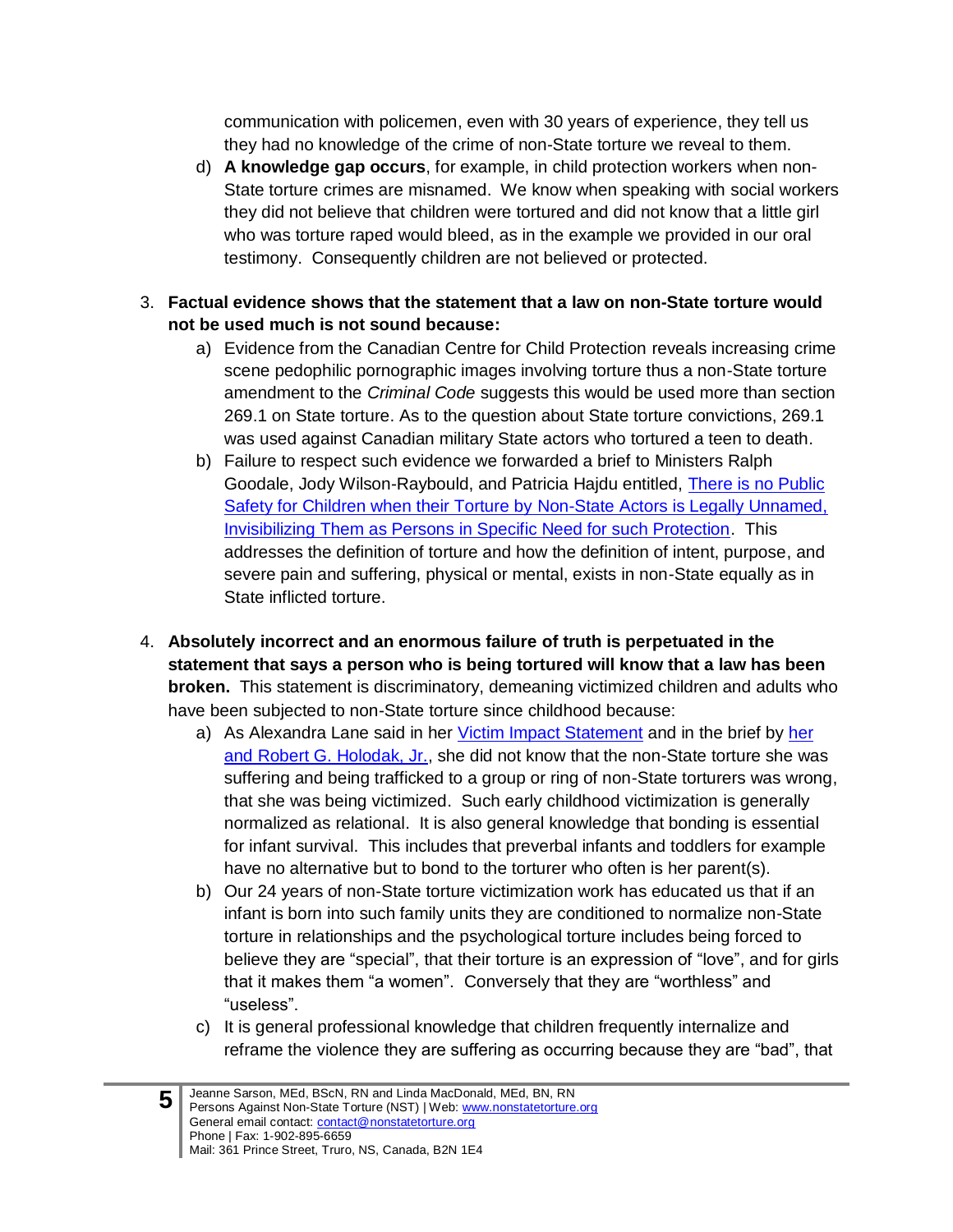they are at "fault", and they are to "blame". These beliefs are enforced by non-State actors over and over again.

- **5. A discriminatory bias, maybe childism and gender, is promoted with the statement that naming non-State torture would not likely deter the perpetrators. We present other evidence that must be considered, such as:**
	- a) Every law in the *Criminal Code* has not deterred all crimes; therefore, legal discrimination must not be applied as a reason for not amending the *Criminal Code* to include non-State torture as a specific crime.
	- b) The statement that deterrence comes from the likelihood of being caught fails to explain that a torturer cannot get caught and charged for non-State torture if there is no such crime. The experts on the United Nations Committee against Torture and the Special Rapporteurs on Torture both express that specific naming of torture crimes are necessary to address the impunity torturers enjoy whether they are State or non-State torturers.
	- c) Naming of a specific crime can change social attitudes and be educational thus act as a deterrent. A prime example is impaired driving causing bodily harm s. 255(2) or s. 255(3) impaired driving causing death. At one time drunk driving was a macho normalization and socially tolerated. No longer. Because of the naming of these specific laws and changed attitudes such as "safe driver" designates have become common. These social trends are preventive deterrents based on the use of language of specifically naming a crime that challenges behaviours.
	- d) Naming is also about developing appropriate language, for example, media headlines can educate and can change social attitudes. Such as it is wrong to say an, "adult arrested for having sex with children" because sexualized victimization of a child is never "sex" it is always a sexual assault, a criminal act perpetrated against children and must be named that way.
	- e) Being named a torturer places a different weight of responsibility on the perpetrator and the brutality of the crime they commit. This came to light in the U.S. case of Ariel Castro, in Ohio, who did not want to be called a torturer by the three women he held captive in chains, beat, torture raped, impregnated and beaten into aborting, starved, plus inflicting brutal torture for over 11 years.
	- f) Naming torture by non-State actors is educational and essential, for civil society and for education in the classroom. Our experiences of teaching in schools, for example in a Grade 7 relationship class, the question asked by the students was about the torture Ariel Castro inflicted. For reasons such as this we use our Relationships Model for educational purposes to promote child safety given that at this age the girl child becomes increasingly at risk for exploitation and boys are at risk of watching pornographic images. All genders need to understand that torture pornography and 'snuff' films are not make-believe but are actual crimes involving torture. [Truth-telling](http://www.parl.gc.ca/Content/HOC/Committee/421/FEWO/Brief/BR8391525/br-external/PersonsAgainstNon-StateTorture-e.pdf) is a best practice to assist children to understand the adult world they are living in and the violence it expresses.

**6**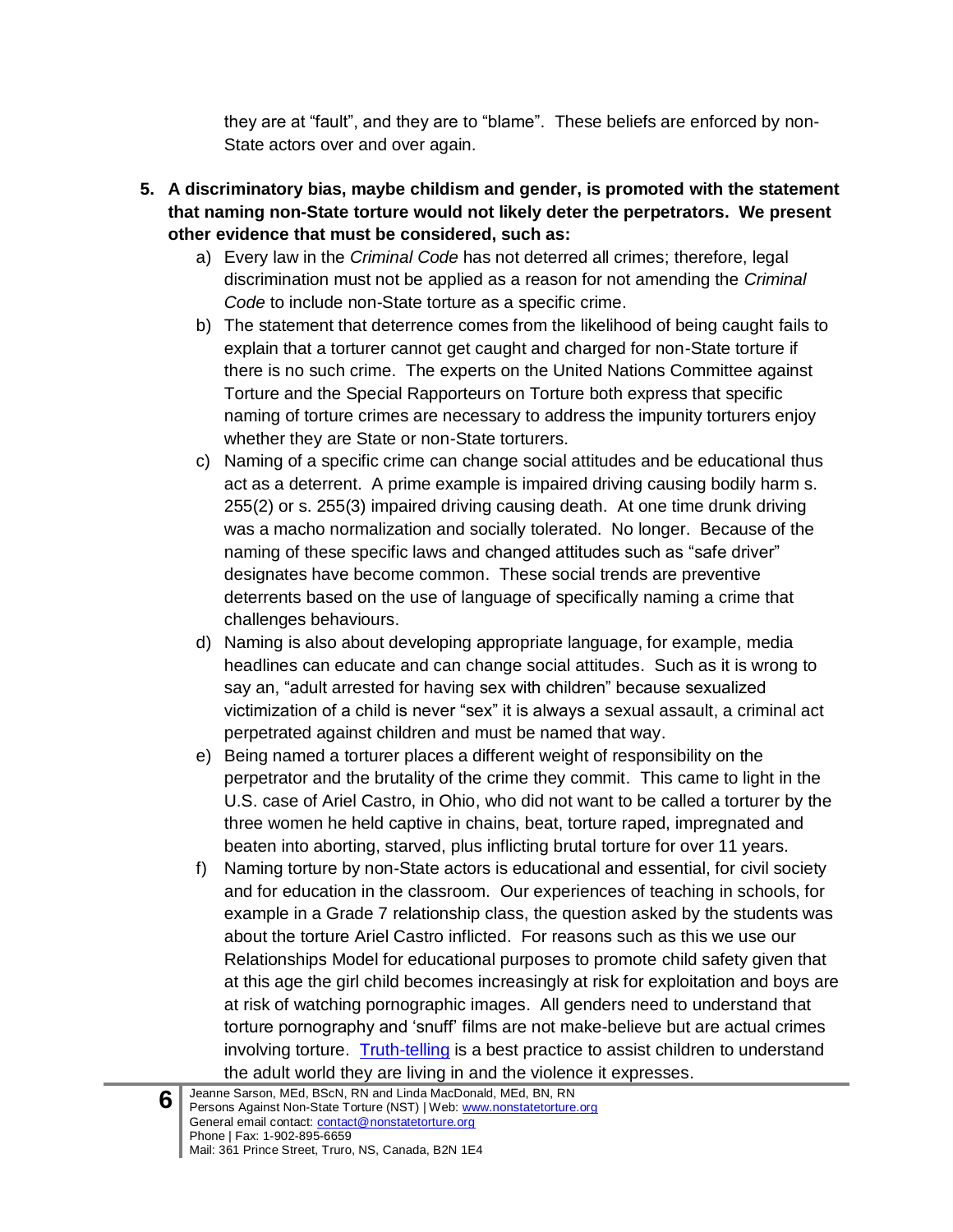

Because the Universal Declaration of Human Rights forms the basis for our relationship classes, the legal and human rights discrimination of Canadian law is discussed. Because article 5 says "no one shall be subjected to torture" raises the question about lack of universality of human rights and equality for all.

#### **6. Right to equality under the law for persons who have survived non-State torture is dismissed with statements about cost and time be better spend on overincarceration issues.**

- a) This is a discriminatory devaluation of individuals who have survived non-State torture victimization.
- b) Charging a person with the correct crime committed obviously may save cost as over-incarceration costs are about correcting the wrongfulness issues that arise in the exercise of justice.
- c) From a victimization perspective being able to accurately name the crime suffered and tell their truth that they have survived non-State torture prevents secondary revictimization trauma. Also the torture rehabilitation literature gives evidence that legal truth-telling is healing—thus naming a crime accurately is an inexpensive intervention versus spending monies on trying to avoid legal truthtelling or charging for an incorrect crime.
- d) There are centers for the rehabilitation of immigrant individuals who have suffered torture, presumably by State actors but also by militants who would be non-State actors. The reason we have these centers is because the world

**7**